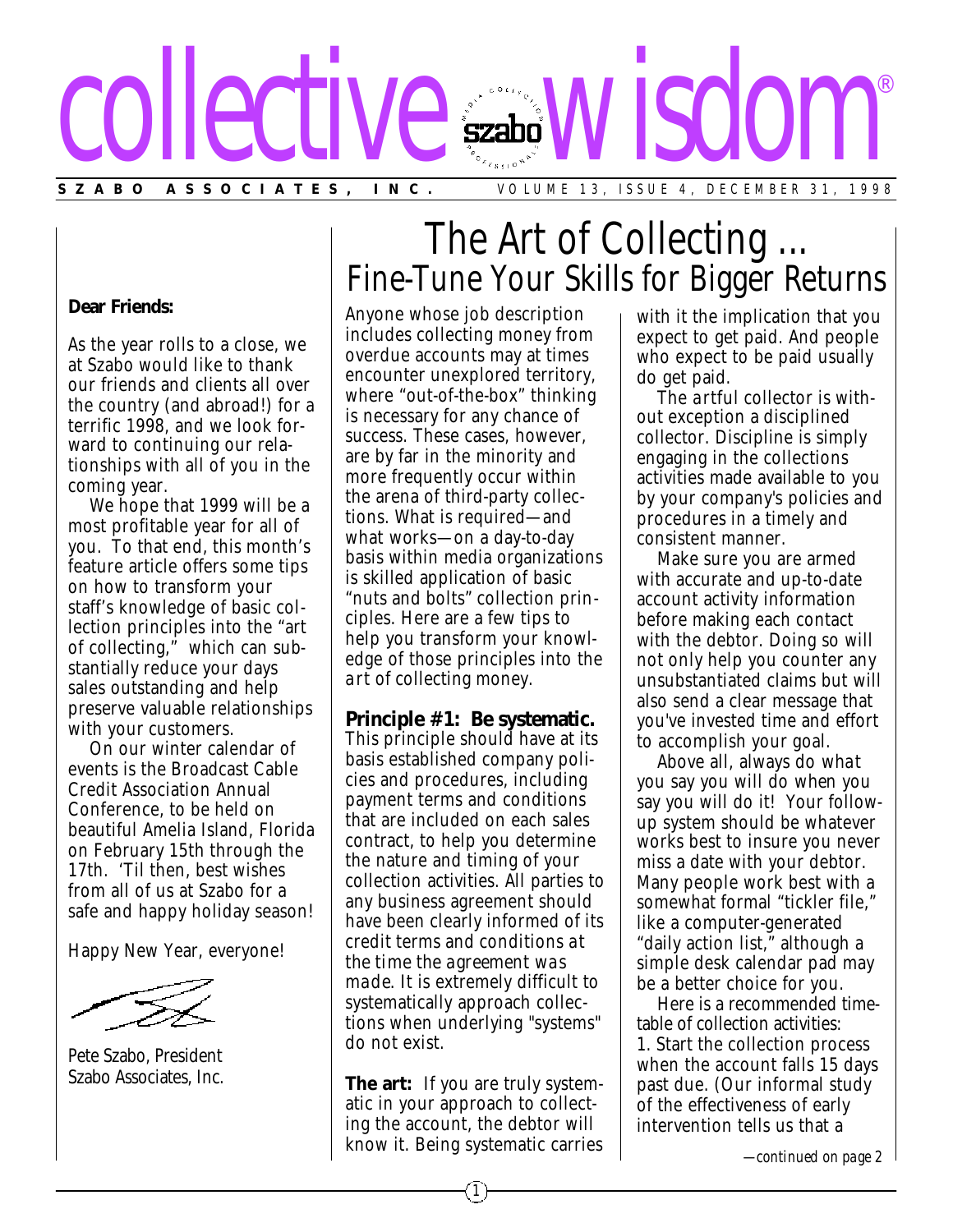### *The Art of Collecting— —continued from page 1*

debtor's degree of receptiveness is inversely proportional to the length of time the account is overdue.) 2. If money is promised outside of 10 days, immediately confirm *in writing* to the debtor the exact date agreed upon for the check to arrive. 3. Revoke credit privileges on 60-day accounts or as otherwise outlined in your company's policies and procedures. 4. Take immediate action at the earliest sign of problems with an account. (See principle #4.)

5. Enlist third-party help at 90 days past due. (See principle #6.)

**Principle #2: Cultivate the "attitude."**  Attitude is harder than discipline to define, and even harder to develop and master. This is because it involves both an intention that resides in the heart of every successful collector ("I am *owed* the money, therefore, I will *get* the money") and the ability to communicate that intention clearly without alienating the debtor (no matter what the debtor says or does). It is positive, it is effective, and it is an art.

**The art:** The truly artful collector will simultaneously convey understanding and determination, never letting the debtor get the "upper hand." If your voice rises in agitation or your tone conveys the slightest hint of uncertainty about what your intentions are (even for a moment), then you've relinquished control to the debtor.

It is sometimes a good idea, even if you have been collecting for awhile, to tape record what you intend to say to a difficult debtor before you make the call. Play back the tape and listen carefully to the words and tone of your voice. In face-to-face communication, our words and tone are supplemented by body language and facial expressions, and we become accustomed to having people respond to the whole package. With the visible elements removed, how will you sound to the debtor on the other end of the line? If you are not sure, play the tape for a colleague and ask for a candid appraisal.

Base your persuasion on appeals to the customer's sense of fairness, pride, and desire to maintain a good credit reputation. Additionally, always communicate a genuine interest in resolving the customer's problem.

Be prepared to rebut your customer's response, if unacceptable. The majority of customer responses can be categorized as "frequently occurring." In other words, one of them will occur on almost every telephone collection call. Over the years, we have discovered that the "Telephone Collection Guide" is still one of the most effective tools, even among relatively seasoned collection personnel, for dealing with frequently occurring customer responses. To create a guide that is unique to your organization, first conduct a meeting of your collection personnel. Ask the question, "What are the frequently recurring excuses debtors make when they are asked to pay?" Compile a list of these responses. Conduct a follow-up meeting and ask the question, "When debtors use a 'frequently occurring' response, what do you say to rebut the

response and collect the money?" Finally, turn the information you have compiled from both meetings into your "guide." Type each response (excuse) in all caps onto the bottom of a 4" x 6" card. On the body of each card, type the corresponding rebuttal. Insert the cards into 10-1/2" x 6-1/2" flip trays so that each response is clearly visible for immediate referral.

Finally, recognize when stalemate has occurred, because of what the debtor says and/or how he says it. When stalemate occurs, never fail to escalate to the next step as outlined in your company's policies and procedures. Above all, follow through in a timely manner on any action you have told the debtor you will take, whether it is turning over the account to a third party for collection or pursuing legal remedies.

**Principle #3: Be clear.** It is difficult to collect money from a debtor who doesn't want to pay. It is nearly impossible to collect money from a debtor who doesn't understand what you're asking for (or what you're willing to *settle* for). Clarity and conciseness are key to effective communication and artful collecting.

**The art:** Make sure your collection statement (what you say to the debtor in order to arrange payment) is simple and direct. Avoid using complex or nonspecific words that can be interpreted in more than one way. If the debtor's response includes vague language ("I'll send a check out the first part of next week"), then your rebuttal should make it specific ("So you will mail the check to us for the entire amount of \$10,000 Monday morning?").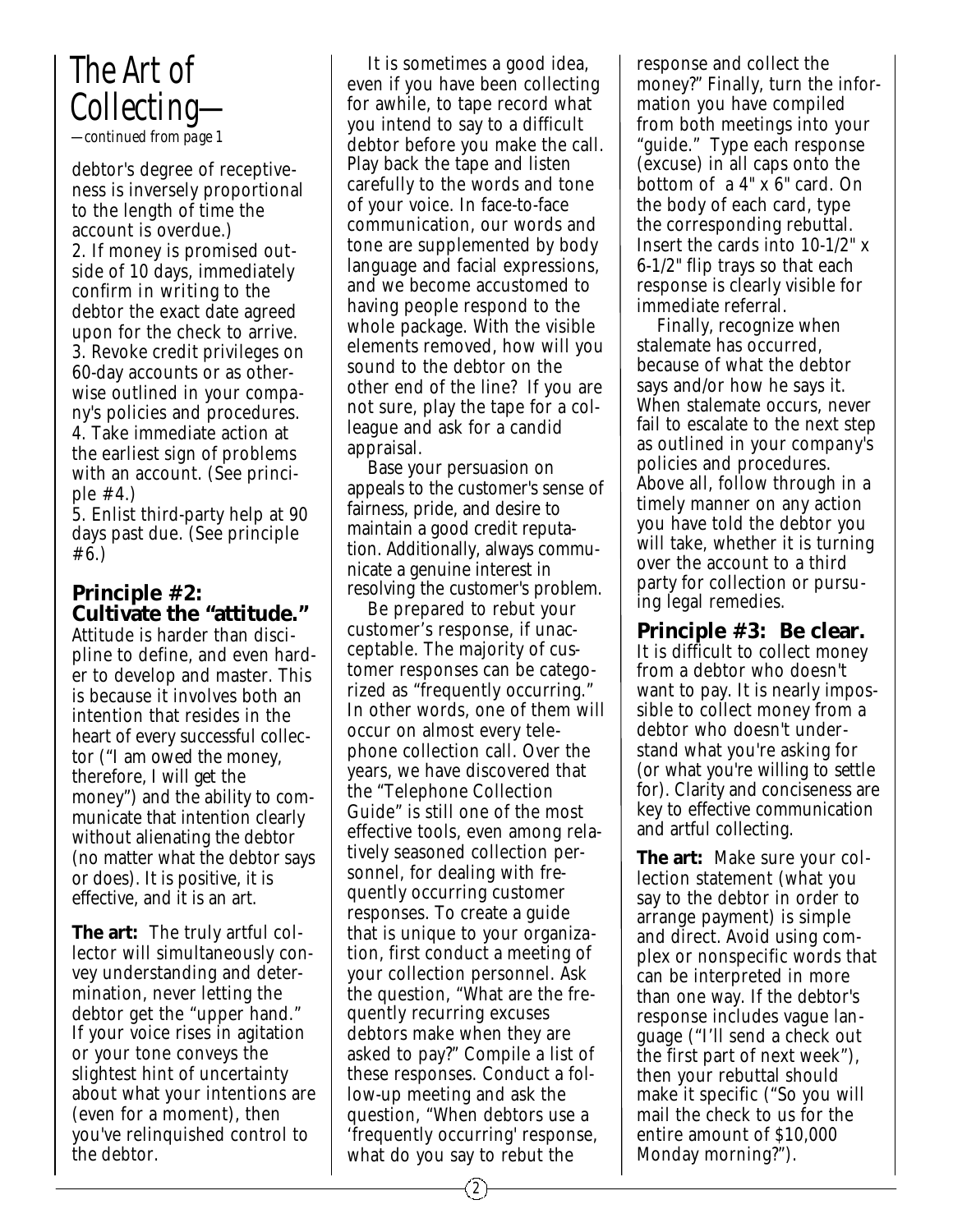Once you have agreed to an arrangement, have the debtor recap the arrangement, including the name and address to which the check should be sent. If the debtor says the check was already sent, ask when the check was mailed, the check number, the amount, and to whom it was mailed.

#### **Principle #4: Be aware of change.**

As we all know, untended receivables can get out of hand very quickly. Proper tending of receivables involves more than being aware of changes in your particular business relationship with the debtor (slow payments, change in payment habits, broken promises of payment, postdated or NSF checks, requests for a hiatus or cancellation of a contract in mid-stream).

**The art:** The *artful* collector pays attention to the debtor's business behavior in general. Is merchandise selling at

unusually low prices? Is the company growing too rapidly? Has the perception of the company altered within the community? Has the debtor company refinanced or changed banks? By discovering changes early on, you have the advantage not only of early intervention on your company's behalf but also of better determining if payment problems are likely to be temporary or ongoing. Why lose a good long-term customer if a payment plan can help the debtor through a brief period of trouble and preserve the relationship?

#### **Principle #5: Seek inside cooperation.** Often the best collection effort is a *team* effort between the credit and sales department.

**The art:** The *artful* collector helps to keep the lines of communication open between credit and sales departments. Frequent meetings between sales and credit personnel foster understanding



"YOU TOLD ME TO WORK ON BEING AN ARTFUL COLLECTOR! DON'T YOU LIKE MY 5TILL LIFE?"

and cooperation in helping each other be successful. Salespeople, because they have the most direct and frequent contact with customers, are often privy to information that could be useful in collecting the account. They might also be called upon to make personal contact with the debtor if credit's initial attempts are unsuccessful.

#### **Principle #6: Know your limitations.**

Enlisting the assistance of a third-party collection service offers the best chance for recovery on some accounts. The timely use of a third party can substantially reduce your company's aging losses, resulting in fewer write-offs and higher profits.

**The art:** *Artful* collectors are those who know how to identify potential bad debt and turn over the accounts to a third party early in the collection game. After 90 days, your chances of collecting an account rapidly deteriorate, and it is time to turn it over. Additionally, debtors who have "skipped," broken promises, claimed disputes that are unfounded, or shown offense at being asked for the money are candidates for immediate transfer to a professional collection service.

*No one likes to be asked for money. The successful collector recognizes that fact, working to preserve the debtor's pride while solving the problem and getting the money. Successful collecting certainly is not rocket science, or any other kind of science for that matter; however, few would argue that when practiced with skill, it truly is an "art."* ♦